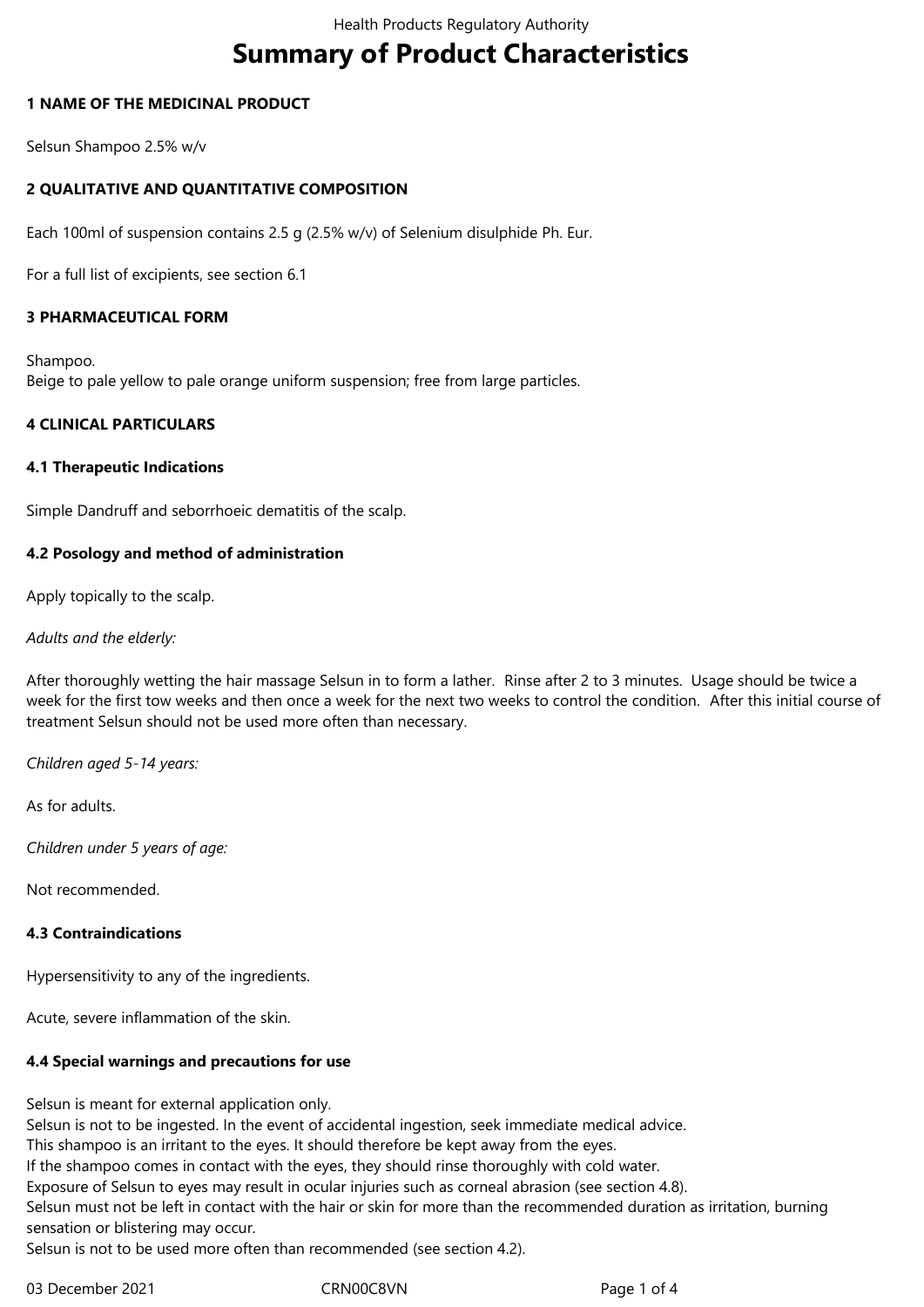#### **4.5 Interaction with other medicinal products and other forms of interactions**

If the hair has been damaged by chemical substances (like dyeing or bleaching products or as a result of a permanent wave or relaxing treatment) or if the hair is grey or white, discoloration of the hair may occur. In order to avoid discoloration of the hair it must be thoroughly rinsed immediately after use.

Selsun should not be applied for a period of two days before or after any of these procedures.

Gold, silver and other metallic jewelry should be removed prior to use of Selsun, since discolouration of the metals may occur.

# **4.6 Fertility, pregnancy and lactation**

No effects during pregnancy are anticipated. Selsun 2.5% can be used during pregnancy.

No effects on the breastfed newborn/infant are inticipated. However, around the breast Selsun 2.5% should not be used. The infant should not be in contact with treated skin areas.

#### **4.7 Effects on ability to drive and use machines**

No studies on the effects on the ability to drive or use machines have been performed.

# **4.8 Undesirable effects**

*The following CIOMS frequency rating is used, when applicable: Very common* ≥ *10%; Common* ≥ *1 and* < *10%; Uncommon* ≥ *0.1 and* < *1%; Rare* ≥ *0.01 and* < *0.1%; Very rare* < *0.01%; Not known (cannot be estimated from available data).* 

Immune system disorder: Rare: Hypersensitivity, rash and urticaria.

Skin and subcutaneous tissue disorders:

Frequency unknown: Irritation and sensitization, sometimes described as a burning sensation. Blistering can occur, especially if the shampoo is kept in contact with hair or skin for longer than the recommended duration. Frequency unknown: Alopecia can occur.

Frequency unknown: Diffuse, transient hair loss was reported following the use of medicinal products containing selenium sulphide.

Frequency unknown: Hair colour changes may occur; this can be avoided or minimized by thorough washing of the hair after treatment.

Frequency unknown: Via stimulation of skin and subcutaneous tissue disorders secretion from the sebaceous glands and inhibition of lipolysis of triglycerides medicinal products containing selenium sulphide can lead to greasy hair. Frequency unknown: Seborrhea (oiliness of hair and scalp) or application site dryness may occur.

Eye Disorders:

Not known: Eye irritation; Corneal abrasion\* (see section 4.4) \* eye pain, hyperemia and transient blindness

# **Reporting of suspected adverse reactions**

Reporting suspected adverse reactions after authorisation of the medicinal product is important. It allows continued monitoring of the benefit/risk balance of the medicinal product. Healthcare professionals are asked to report any suspected adverse reactions via HPRA Pharmacovigilance. Website: www.hpra.ie

## **4.9 Overdose**

If ingeste[d, vomiting s](http://www.hpra.ie/)hould be provoked and general supportive measures given.

#### **5 PHARMACOLOGICAL PROPERTIES**

#### **5.1 Pharmacodynamic properties**

03 December 2021 CRN00C8VN CRNOOC8VN Page 2 of 4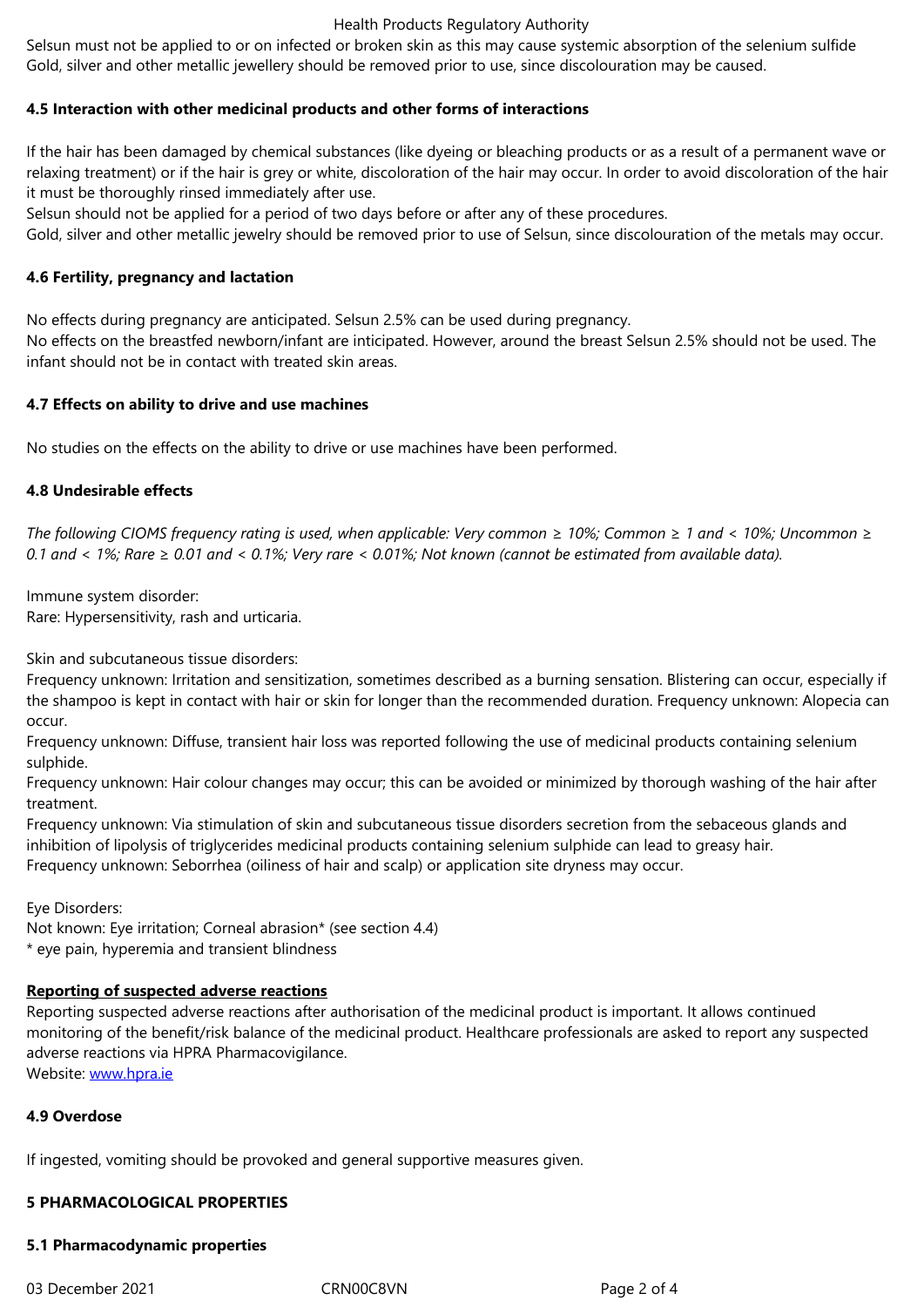#### Health Products Regulatory Authority

Selenium sulphide appears to have a cytostatic effect on cells of the epidermis and follicular epithelium, thus reducing corneocyte production. Selsun acts as an antiseborrhoeic agent which effectively controls itching and scaling dandruff. It has activity against certain dermatophytes including *Pityrosporum orbiculare*, the organism causing pityriasis versicolor (tinea versicolor).

#### **5.2 Pharmacokinetic properties**

Not applicable.

# **5.3 Preclinical safety data**

No additional preclinical information, relevant to the indication, is presented.

# **6 PHARMACEUTICAL PARTICULARS**

# **6.1 List of excipients**

Bentonite Titanium dioxide Citric acid monohydrate Sodium dihydrogen phosphate dihydrate Glyeryl monoricinoleate S Monoethanolamine lauryl sulphate Empigen BB Perfume LC 01618 MOD Sodium chloride Sodium hydroxide Purified water

#### **6.2 Incompatibilities**

Not applicable

#### **6.3 Shelf life**

3 years

#### **6.4 Special precautions for storage**

Do not store above 25ºC

#### **6.5 Nature and contents of container**

High density polyethylene bottles fitted with wadless caps, containing 50, 100 or 150 ml

Not all pack sizes may be marketed.

# **6.6 Special precautions for disposal of a used medicinal product or waste materials derived from such medicinal product and other handling of the product**

No special requirements.

#### **7 MARKETING AUTHORISATION HOLDER**

Opella Healthcare France SAS T/A Sanofi 82 Avenue Raspail 94250 Gentilly France

03 December 2021 CRN00C8VN Page 3 of 4